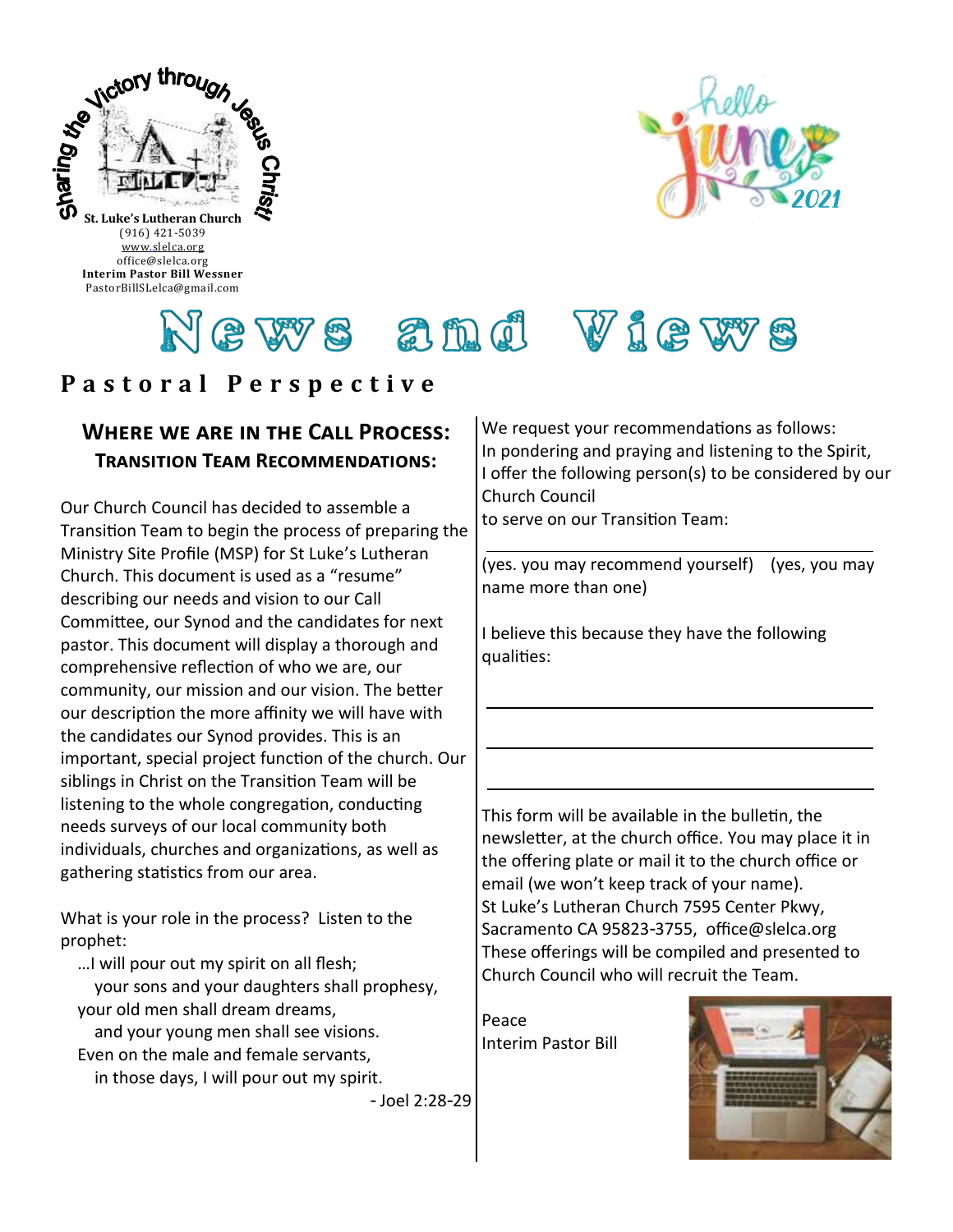**Choir** If you like to sing, join the Chancel Choir. No previous experience is required. There are no auditions and it is not necessary to know how to read music. The only requirements are a desire to learn to praise the Lord with song and a willingness to attend one weekday evening practice and Sunday morning 10:30 worship.

If you are interested please contact our Jane Fanucci. Email: jef100bicen@yahoo.com or call (916) 224-4917



### **Synod Assembly 2021 Review**

I had the amazing opportunity to have been part of the SPS Assembly 2021. This was my second time attending and I was excited to elect a new Bishop. 2 out of the top 3 candidates, were members of the LGBTQIA+ community. As an ally, this made me so proud to witness history being made. We elected the first transgender Bishop, from any denomination.

Bishop-elect Megan Rohrer is proud to serve in this role and ready to accept the challenges ahead. This is an exciting time to be part of such progressive change and moving towards a new future together.





Bishop-elect Megan Rohrer

## **Review of Synod Assembly May 6-8**

The Sierra Pacific Synod of the ELCA, of which St. Luke's is a member, held its annual assembly virtually on May 6-8. The Synod covers ELCA churches in northern California (Fresno north) and northern Nevada. Due to health restrictions the assembly was held via Zoom and LUMI, a program that allowed for controlled voting on candidates for Synod Bishop,

various resolutions, budget, and representatives for various committees. Our voting representatives to the assembly were Pastor Bill, Christina Hisamoto (Vice President), and Bob Behr



(Treasurer). Current Synod Bishop Mark Holmerud presided over the events except for the voting for a new Synod Bishop which was overseen by ELCA Vice President Bill Horne, a lay leader of the ELCA and the City Manager of Clearwater, FL.

The assembly opened on the evening of Thursday, May 6th with a service of prayer followed by numerous administrative actions. It was also the time



for the first ballot to elect the new Synod Bishop. The first ballot was titled an ecclesiastical ballot which meant any rostered minister could be nominated. There were 42 nominations with many receiving one vote and

none receiving 75% of the votes, the requirement for the first ballot. Those nominated had the opportunity to withdraw their names from consideration prior to the second ballot on Day 2.

On Friday, May 7th the session opened with anintroduction of nominees for Synod Council by conference (we are in Conference 3, Capital Valley Conference) and subsequent voting (our conference representative elected was Pastor Casey Dunsworth, UC Davis ministry). Additional voting was held to select voting members for the next churchwide assembly (our elected conference representative was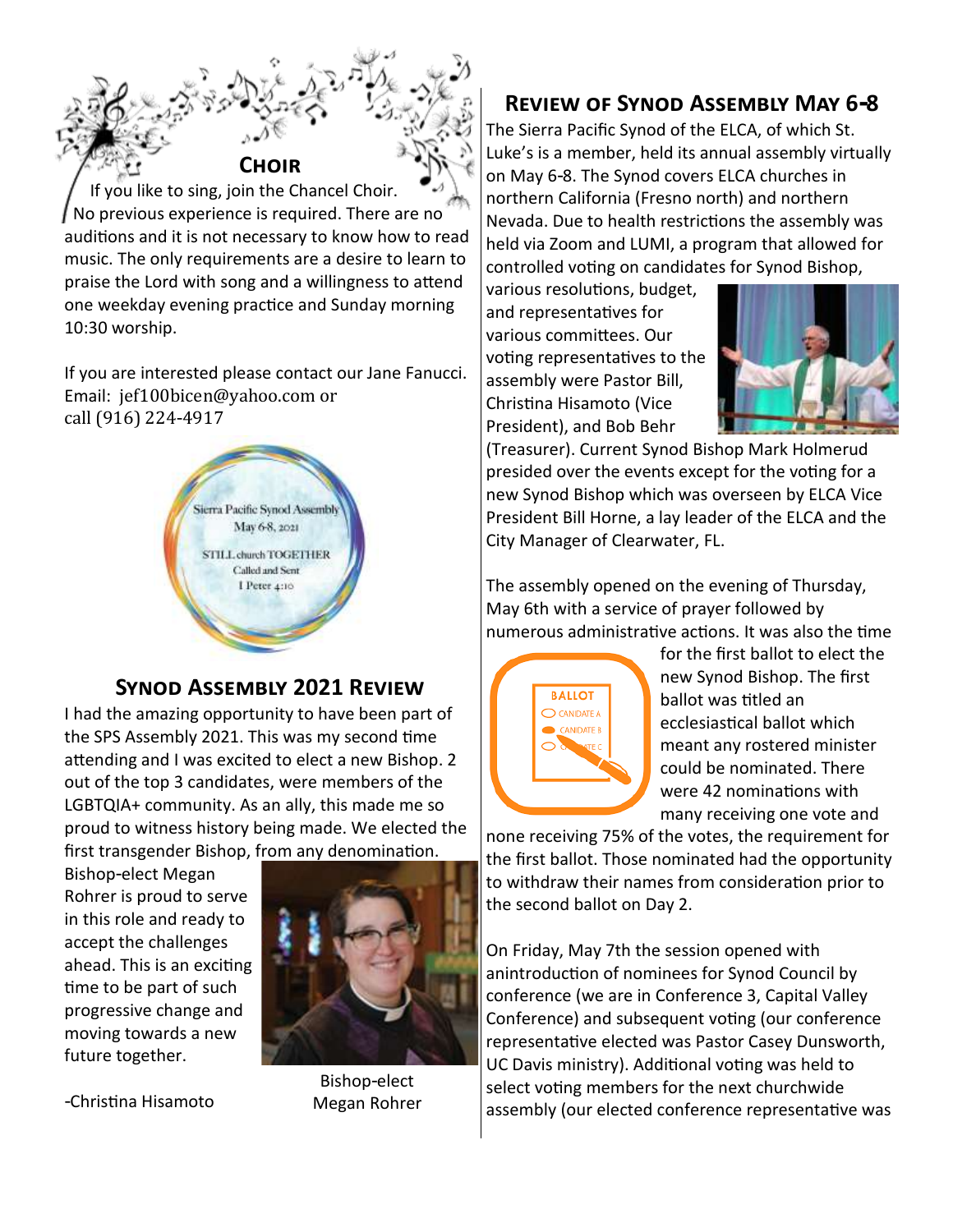

Reverend Linda Boston, Church of the Master). This was followed by the ELCA Churchwide Report given by VP Bill Horne. Included in his presentation was a video from Presiding ELCA Bishop Elizabeth Eaton and a review of the many

outreach dollars to various programs both in the U.S. and abroad. This was followed in the afternoon by the second ballot for Synod Bishop with the slate of 13 nominations for consideration. Again, no nominee acquired the necessary percentage of number of votes cast (75%) for election. The field of nominees was reduced to the top seven candidates who were provided up to five minutes to address the assembly prior to the third ballot. The third ballot required a two-thirds majority to be elected and again none of the seven nominees obtained the necessary votes. The field was then reduced to the top three candidates for the next ballot.

On Saturday, May 8th the Synod budget was reviewed and passed. In addition, two resolutions were brought forward: (1) Synod Compensation Guidelines (annually



presented to the assembly for affirming guidelines for pastor compensation), and (2) Paid Leave for parental and care of family due to illness (new initiative for church staff presented for consideration). The two resolutions were discussed and approved with only a few minor amendments to the proposed Paid Leave resolution. Presiding Synod Bishop Mark Holmerud, who has served 13 years in his position, was honored as Bishop Emeritus for his dedication and contributions over his time serving the Synod. Prior to the fourth ballot for Bishop, the top three candidates participated in a question-and-answer session on various topics of leadership, management, and experience. Following that session, the fourth ballot was held with 60% of the vote required for election. Again, no one

received the required number of votes so the field of candidates was reduced to the two top vote getters. After the final two remaining candidates had five minutes each to again address the assembly, the fifth and final ballot was conducted with a simple majority required for election. The results were the election of Synod Bishop-elect Reverend Doctor Megan Rohrer who will assume her new position formally on July 1. Bishop-elect Rohrer is currently presiding as pastor of Grace Evangelical Lutheran Church in San Francisco. After final announcements, the assembly closed with a Service of the Word and various installations. The next Synod Assembly is scheduled for June 2-4, 2022 in Sparks, NV.

-Bob Behr



### **"God's Work, Our Hands."**

The Worship & Music Board is so very thankful to the following who have volunteered to assist with various duties during church services: Phil Petersen, Faith Harper, Mary Frances Harris, Carol Carney, Susan Wessner, Faith Thomas, Karen Linfor, Carole Vance, Kirsten Ireton, Kelly Boyer, Connie Reule, Steven Lee, Peggy & Al Moser, and Lois Sherrets. Volunteers are always needed and very much appreciated!

For Mother's Day, long-stemmed roses were presented to the ladies, along with a gift from St.

Luke's W-ELCA. Congratulations to Claire Kerian, who was confirmed on May 16th. Pastor Bill presented her with a beautiful Lutheran Study Bible. Our patriotic banners were displayed on May 30 in recognition of Memorial Day, and Red Poppy pins were distributed to all who attended.

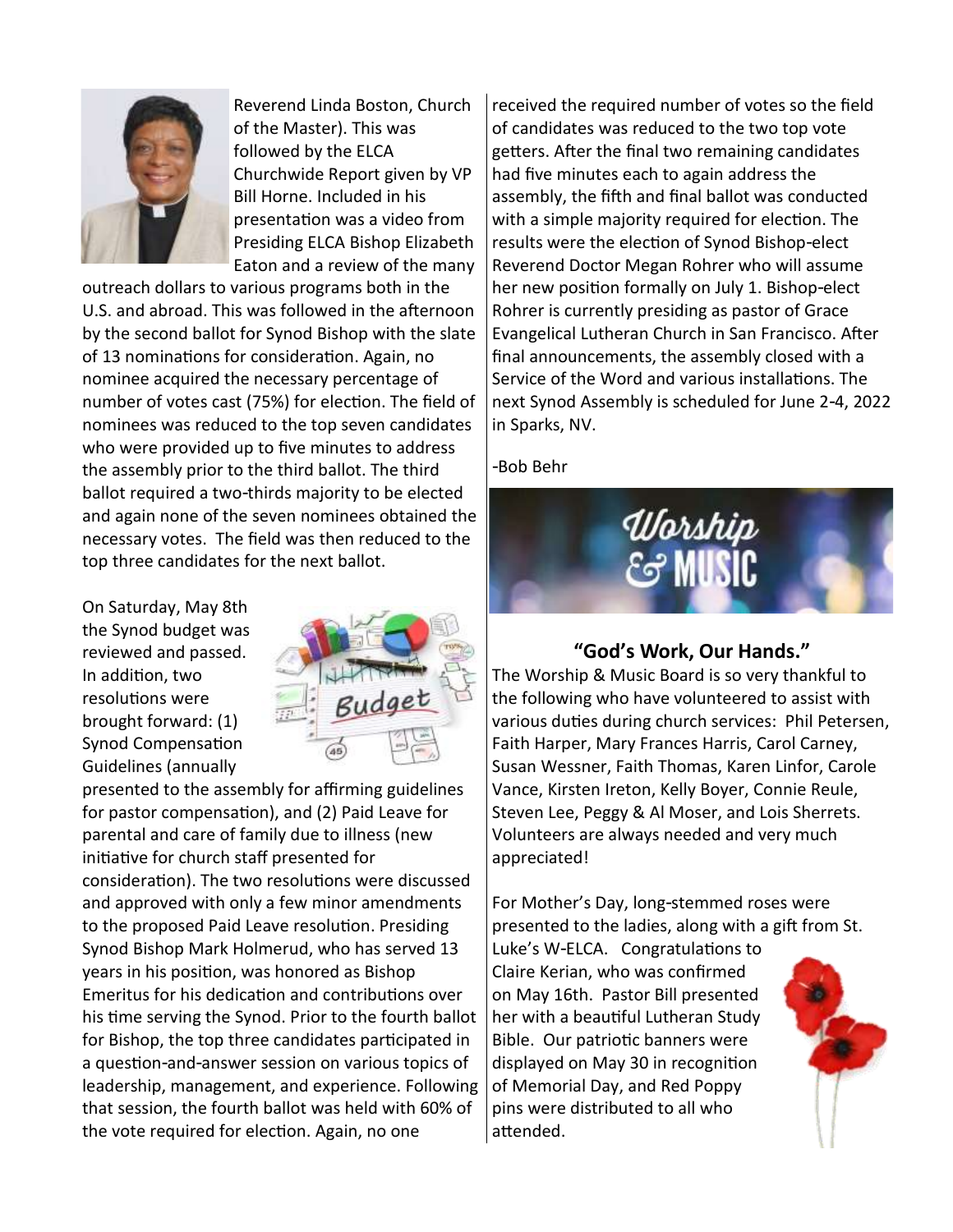In the past, Choir was not active during the summer months. This year, the Choir and Jane Fanucci, Choir Director and Organist, have decided to continue to perform on Friday mornings to be videoed for the Sunday services.

We are eagerly awaiting Governor Newsom's announcement on June 15th in regards to lifting restrictions associated with Covid-19. The Task Force to Re-Open has scheduled a meeting on June 9th to discuss the potential effects on St. Luke's.

In God's Love, Shirley Prouty



W-ELCA meeting on Saturday, May 8th was a Zoom meeting only due to the windy weather that day which prevented us from meeting in person in the green park area. There were 8 women who attended the Zoom meeting.

Marlene Kiser opened the meeting with a prayer; Faith Thomas lead the Devotional for the meeting; Minutes were read by Gabby Cox; the Treasurer report was provided by Connie Reule; and the Mission report was done by Peggy Moser & Faith Thomas. Purses are still being collected for: Jessie Purse Project; donations for Mary House (part of Loaves & Fishes) were taken down to them by Faith and Gail; Kiwanis Family House donations were taken down by Linda.

> **CRAMENTO** 5P)

The combined W-ELCA and Community Concerns Mission Projects for June is to support





#### **Upcoming Events:**

• Please note there is no W-ELCA Meeting planned for June, the next meeting will be in September. • June's Bunco

event: A decision was made to move the event to either the end of July or August. With the updated guidelines for California State/Sacramento County coming in June we are hoping that we can use the Schultz Hall for the event. More information will be coming hopefully by the end of June on the exact date of the event and when tickets can go on sale. KEEP AN EYE OUT FOR THEM.

- September's Meeting on September 11, 2021 will be at 11:30 am in person in the Schultz Hall. As the event comes closer a determination of luncheon will be made.
- Fall Festival is still being considered but maybe in a limited form. More to come as more information becomes available for what we can do.
- November's Thanks Offering Sunday will be November 21, 2021.
- The Annual W-ELCA Christmas Party is planning to take place on December 11, 2021.

Yours in Christ Love, Marlene Kiser, WELCA President

## **Summer Mission Project**

The July and August Mission Project for Community Concerns and W-ELCA is the collection of basic school supplies for Charles Mack Elementary School and Parkway Elementary School.

Please drop off any supply donations either in the Church Narthex as you come to church or you can drop them off before you go through the Drive thru Prayers on Sunday morning. All supplies will be needed by the first of August so supplies can be counted and donated to the schools before school starts either in mid-August or September.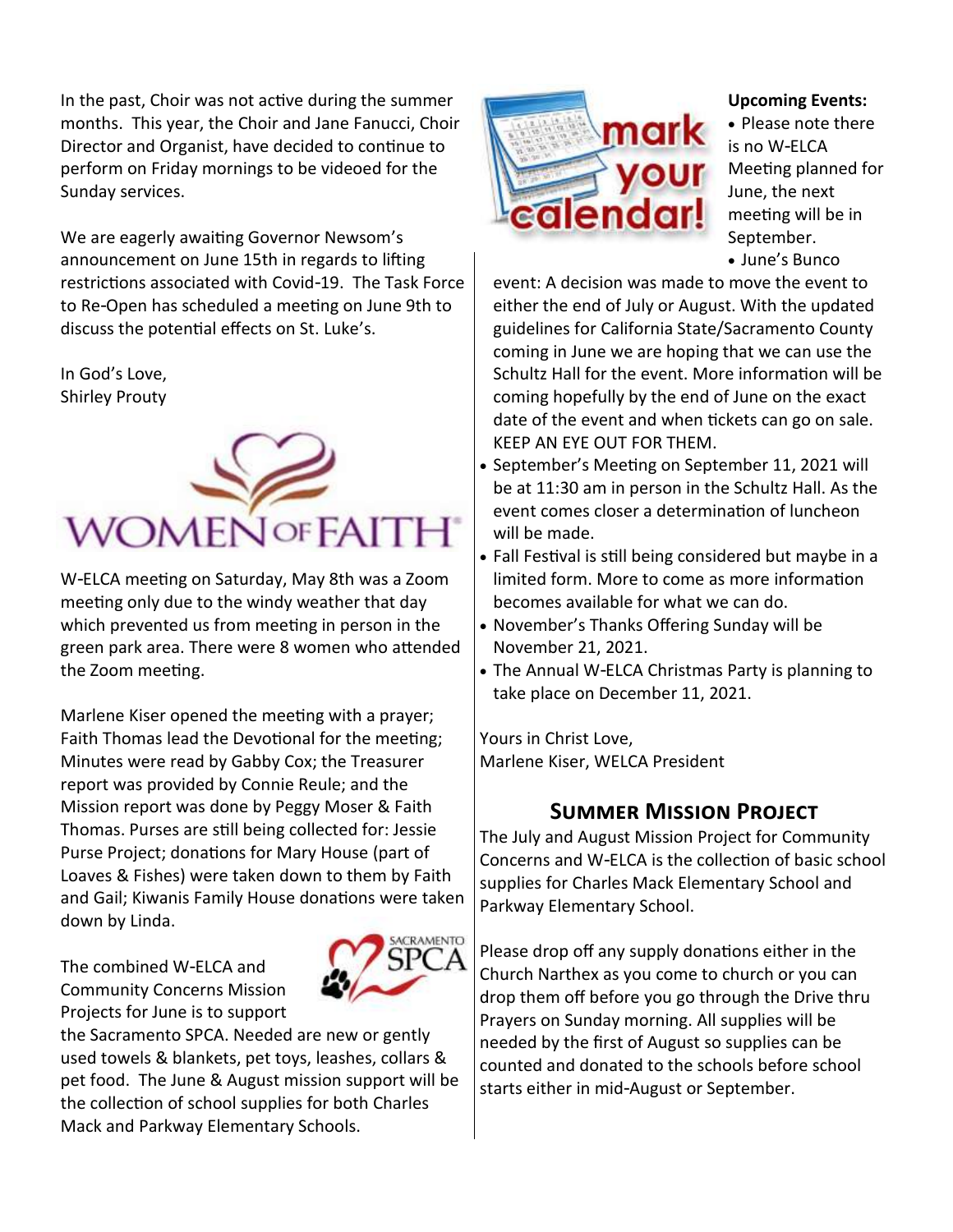

#### **Needs for Charles Mack Elementary School:**

- Pencils
- Pens
- **Crayons**
- Glue sticks
- Dry erase markers
- White boards
- Scissors
- Paper

#### **Needs for Parkway Elementary School:**

- Crayons
- Glue sticks
- Dry erase markers
- White boards
- Student Scissors
- Lined Paper
- **Markers**
- **Backpacks**



# **22nd Annual Fireworks Sale June 28th – July 4th 2021**

After last year's Fireworks Sale (we sold EVERYTHING in the booth by 5pm on July

4th), we'll see how this year goes! No matter what happens, we're here to do one thing – put smiles on faces of all who love fireworks to celebrate our nation's birth!

Our booth is located at the corner of Mack Road and Valley Hi Drive in the "old" Food Source parking lot. Funds raised are used for the many property board projects in and around the church.

We need lots of volunteers so please consider all the ways you can help out. Here's some ideas: selling fireworks (sorry, you must be 18 or over), coming by and visiting, bringing snacks and drinks to share, helping to unload/load the truck each day, waving flags and banners to attract passersby, buying fireworks, and encouraging your friends and family to do the same! The booth opens at noon on June 28th, and then closes between 9 and 10p.m. through July 4th.

If you have any questions about the fireworks booth or about how you can help as a volunteer, just call or see me. We have a lot of fun every year (including Fireworks Booth Bingo), so don't miss out.

In His Name… Larry Dockter, Fireworks Booth Committee Chair



My Daughter, Terri L. Harris died on May 4th. I would like to thank the members who offered their condolences and words of solace to me. I appreciate each and every one. The cards and words were so uplifting. God has blessed me to be among Pastor Bill and all of the members. I accept all prayers because I believe in God and prayers.

your in Christ,

Mary Frances Marris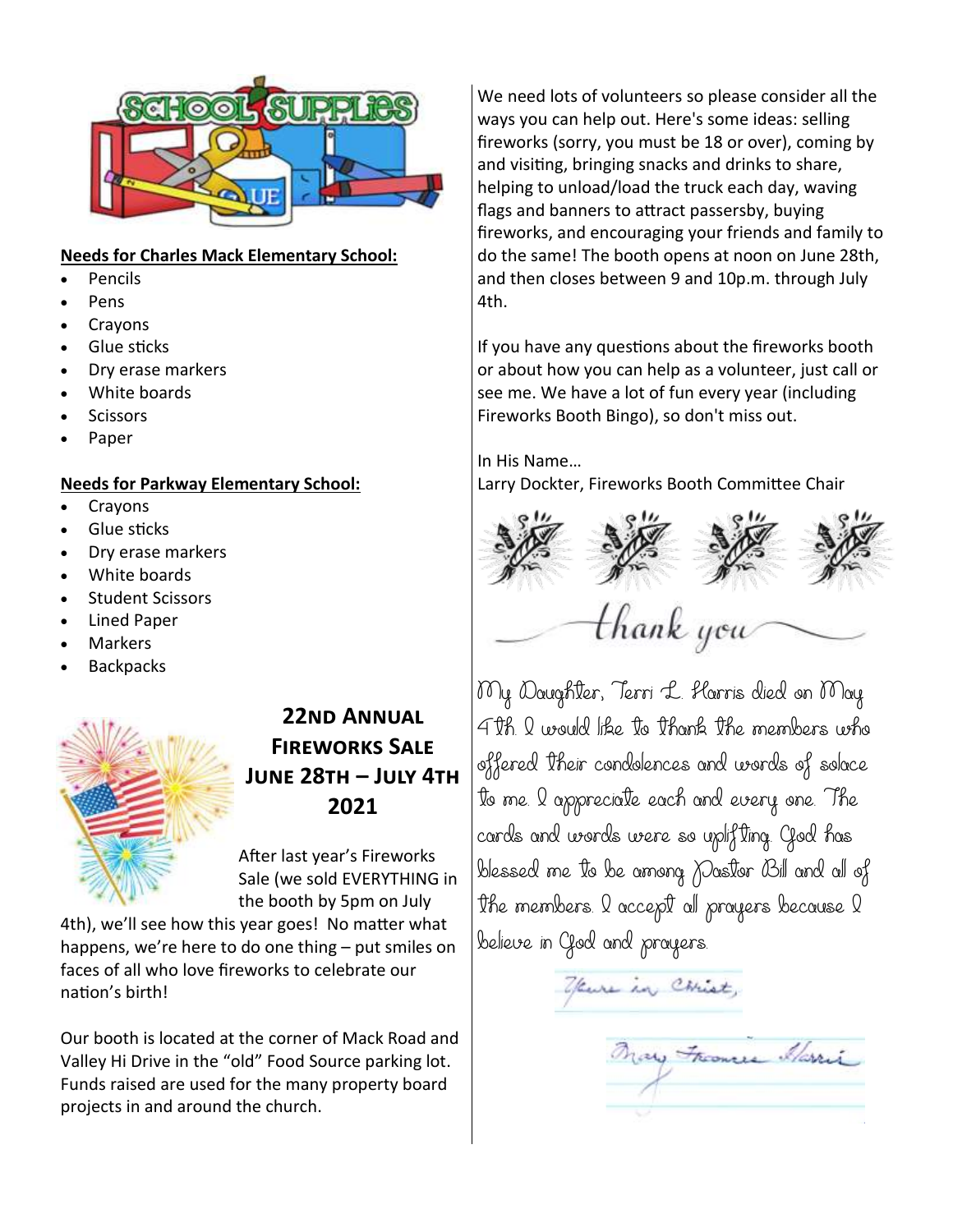

Jake Kiser will be promoting from 5th grade to Middle School. He will be continuing his education at Bradshaw Christian School.





Conner Ricciardi is promoting from 8th grade from Sutter Middle School to McClatchy High School.

Angie Martinez is graduating from Valley High School. She is planning to attend Paul Mitchell Beauty School.





Eli Korhonen is graduating from San Francisco State University with a degree in broadcast journalism and electronic media.



Megan Thomas promoting from Harry Dewey Fundamental and will be attending Barrett Middle School in the fall.

After 3.5 years, Selena Connell, daughter of Jennifer & Phillip Connell, procured a degree in Communications and Psychology from Texas Christian University.

During her undergraduate career, Selena pursued her passion of mentorship and leadership in various roles in the office of the TCU's Student Development Services (SDS).



On a personal note, she discovered and continued to pursue her own physical and mental health throughout college-- and encouraged everyone she loved to do the same through her invites for long walks on campus and the trails.

Due to the changing climate of the world, Selena graduated virtually in November 2020. She walked the stage in early May of 2021, with family awaiting her on the other side.

Selena currently works in Advertising for PMG Digital Agency, with a focus of media planning and buying on the Athleta account. She is grateful every day to grow in her early career by utilizing the skills she gained during her undergraduate experience. Though, she is more grateful for the people who have encouraged her to be able to go this far so soon in her young adulthood.

At the moment, Selena calls Fort Worth, Texas home. However, she is seeking her next adventure in the coming months and is excited for what is to be in the future.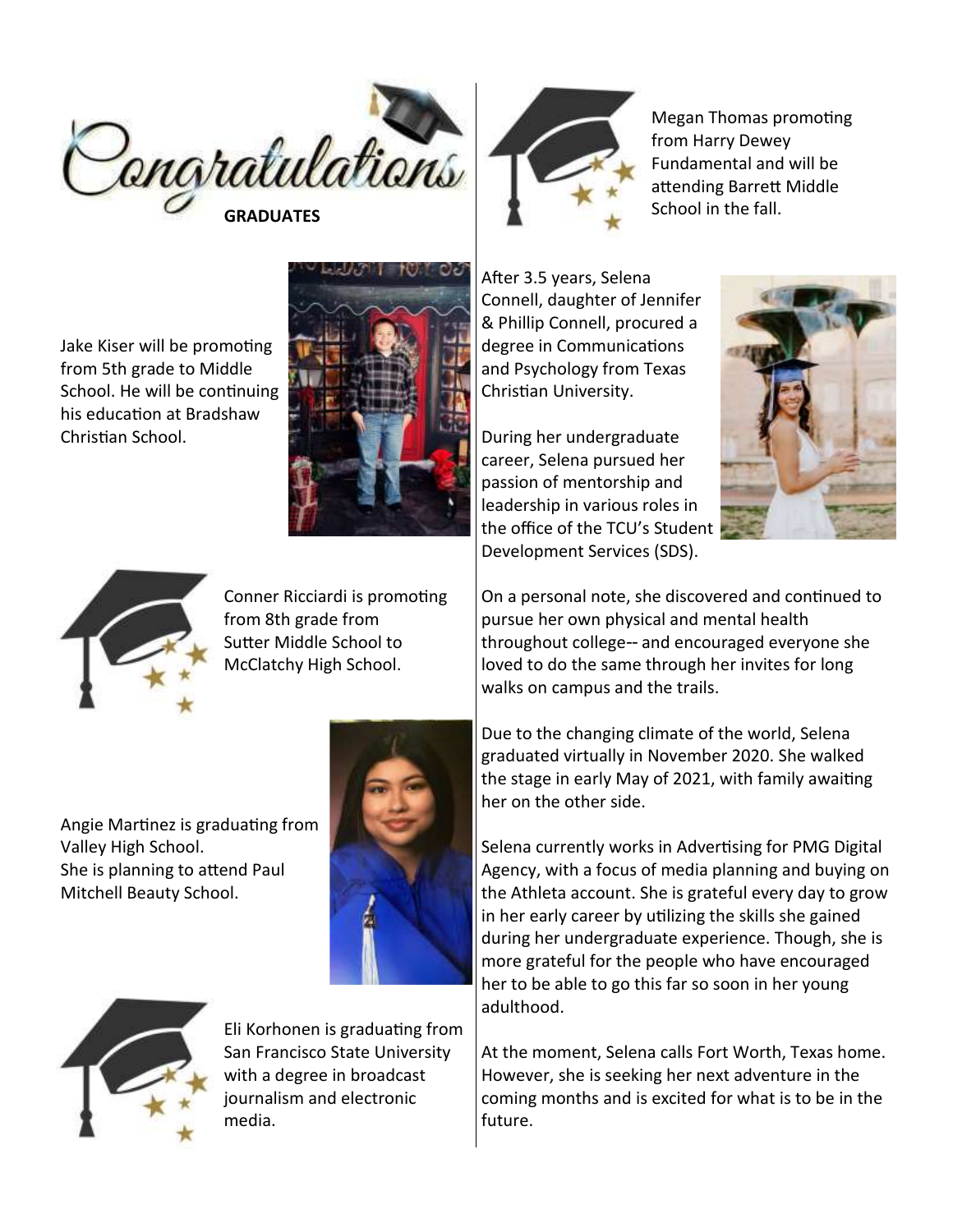#### **FINANCIAL SECRETARY'S REPORT**

*April 2021* 

*(On-site worship services did not return until March 7, 2021 ).*

#### **Comments:**

- *a.* Encouraging. The number of unique contributors for April is the most for any month this year to date.
- *b.* The monthly offerings fell **just** short (\$800) of the Budget.
- *c.* The YTD offerings are about \$6,700 below Budget.
- *d.* Compared to 2020, the offerings this year are about 20 percent less for this month and YTD.
- *e.* If you have any questions or suggestions, please do not hesitate to contact me.

| Conoral Eund (Only) Contributions                |  |
|--------------------------------------------------|--|
| St. Luke's Financial Secretary                   |  |
| Jack Fenske 916-/14-3626, LRFenske(a)comcast.nei |  |

*Jack Fenske 916-714-3626, [LRFenske@comcast.net](mailto:LRFenske@comcast.net)*

| <b>General Fund (Only) Contributions</b> |             |                          |      |  |  |
|------------------------------------------|-------------|--------------------------|------|--|--|
| Data                                     | This Month  | <b>Year to Date</b>      |      |  |  |
| Total<br><b>Contributions</b>            | \$14,033    | \$52,622                 |      |  |  |
| <b>Compared to</b>                       | $-$ \$797   | $-$ \$6,693<br>$-11.3\%$ |      |  |  |
| <b>Budget</b>                            | $-5.4\%$    |                          |      |  |  |
| <b>Compared to</b>                       | $-$ \$3,623 | $-$12,047$               |      |  |  |
| 2020                                     | $-20.5%$    | $-18.6%$                 |      |  |  |
| <b>No. of Contributors</b>               |             |                          |      |  |  |
| 2021<br>(Current Year)                   | 58          | 54                       | avg. |  |  |
| 2020<br>(Last Year)                      | 61          | 67                       | avg. |  |  |
| <b>Other Contributions:</b>              |             |                          |      |  |  |
| a.  Easter Lily—                         |             | \$15.00                  |      |  |  |
| <b>b. Offset Processing Fees—</b>        | \$3.00      |                          |      |  |  |

*Note: Plus values are above Budget/Last Year; minus values are below.* 



| Karen Cagle             | June 01 |
|-------------------------|---------|
| <b>Phillip Connell</b>  | June 03 |
| <b>Phillip Petersen</b> | June 03 |
| Laura Sondrini          | June 07 |
| Elizabeth Wilson        | June 08 |
| Peggy Moser             | June 15 |
| Caliana Osako           | June 20 |
| <b>Shirley Prouty</b>   | June 21 |
| John Orcutt             | June 22 |
| <b>Cannon Thomas</b>    | June 23 |
| Gabriel (Gabby) Cox     | June 26 |
| <b>Stan Niemi</b>       | June 26 |
| Morgan Furry            | June 28 |
| <b>Paul Edwards</b>     | June 29 |